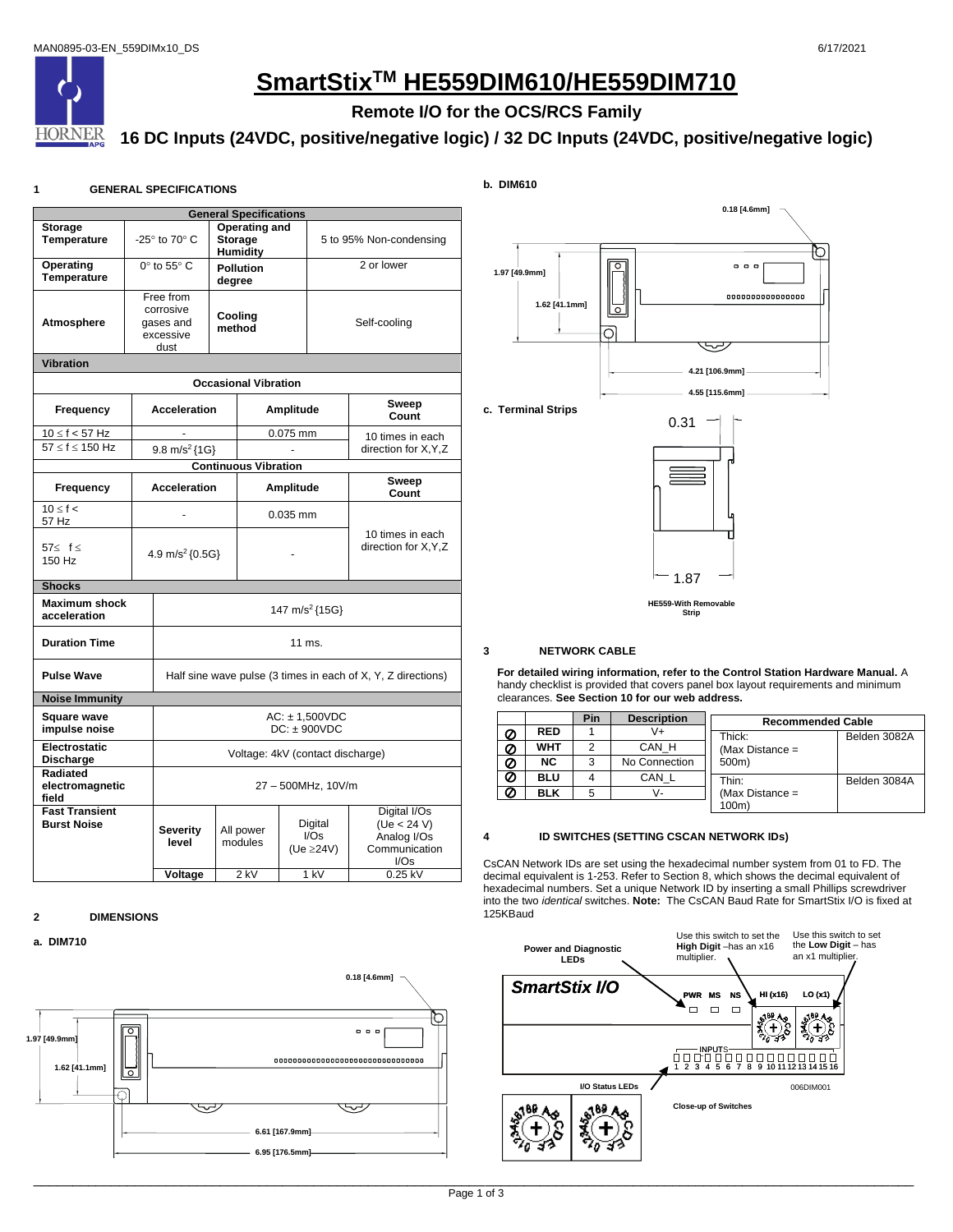#### **5 LEDs**

#### **a. Diagnostic LED Indicators**

| <b>Diagnostic LED</b>          | <b>State</b>          | <b>Meaning</b>                       |  |  |
|--------------------------------|-----------------------|--------------------------------------|--|--|
|                                | Solid Red             | RAM or ROM test failed               |  |  |
| MS: (indicates fault status of | <b>Blinking Red</b>   | I/O test failed                      |  |  |
| Module)                        | <b>Blinking Green</b> | Module is in power-up state          |  |  |
|                                | Solid Green           | Module is running normally           |  |  |
|                                | Solid Red             | Network Ack or Dup ID test failed    |  |  |
| NS: (indicates fault status of | <b>Blinking Red</b>   | Network ID test failed               |  |  |
| Network)                       | <b>Blinking Green</b> | Module is in Life Expectancy default |  |  |
|                                |                       | state                                |  |  |
|                                | Solid Green           | Network is running normally          |  |  |

#### **b. Status LED Indicators**

The Power Status LED illuminates Red when power is applied to the module. There are I/O Status LED indicators for each of the Digital I/O points, which illuminate Red when an I/O point is ON.

#### **6 WIRING**

# **a. 16 DC IN, Positive Logic / Negative Logic**

| <b>DIM610 Specifications</b>              |                    |                                |                                            |  |  |  |
|-------------------------------------------|--------------------|--------------------------------|--------------------------------------------|--|--|--|
| Number of input points                    | 16                 | OFF to ON<br>Response          | $0 - 3ms$ or less                          |  |  |  |
| <b>Rated Input Current</b>                | 7 <sub>m</sub> A   | ON to OFF<br>Response          | $0 - 3ms$ or less                          |  |  |  |
| <b>ON Voltage Level</b>                   | 19VDC or<br>higher | Common<br>Terminal             | 16 points / COM                            |  |  |  |
| <b>OFF Voltage Level</b>                  | 6VDC or less       | Operating<br>Indicator         | LED turns on during<br>ON state of input   |  |  |  |
| <b>Input Characteristics</b>              | Bidirectional      | External<br><b>Connections</b> | <b>Terminal block</b><br>connector (M3 x 6 |  |  |  |
| <b>Isolation Method</b>                   | Photo Coupler      |                                | screws)                                    |  |  |  |
| <b>Rated Voltage</b>                      | $11 - 25$ VDC      | Altitude for<br>use            | Up to 2,000m                               |  |  |  |
| Internal power<br><b>Consumption (mA)</b> | 200 <sub>m</sub> A | Weight                         | 5.6 oz. (159 g)                            |  |  |  |



#### **b. 32VDC IN, Positive Logic / Negative Logic**

| <b>DIM710 INPUTS</b>                      |                  |                             |                                                       |  |
|-------------------------------------------|------------------|-----------------------------|-------------------------------------------------------|--|
| Number of input<br>points                 | 32               | OFF to ON Response          | 0 - 3ms, or less                                      |  |
| <b>Rated Input Current</b>                | 7 <sub>m</sub> A | ON to OFF Response          | 0 - 3ms, or less                                      |  |
| <b>ON Voltage Level</b>                   | 19VDC or higher  | <b>Common Terminal</b>      | 16 points / COM                                       |  |
| <b>OFF Voltage Level</b>                  | 6VDC or less     | <b>Operating Indicator</b>  | LED turns on<br>during ON state<br>of input           |  |
| <b>Isolation Method</b>                   | Photo Coupler    |                             |                                                       |  |
| Input<br><b>Characteristics</b>           | Bidirectional    | <b>External Connections</b> | <b>Terminal block</b><br>connector (M3 x<br>6 screws) |  |
| <b>Rated Voltage</b>                      | $11 - 25$ VDC    |                             |                                                       |  |
| Internal power<br><b>Consumption (mA)</b> | 300              | Weight                      | 8.36oz. (237 g)                                       |  |



# **7 INTERNAL WIRING**

# **a. DIM610**





#### **b. DIM710**